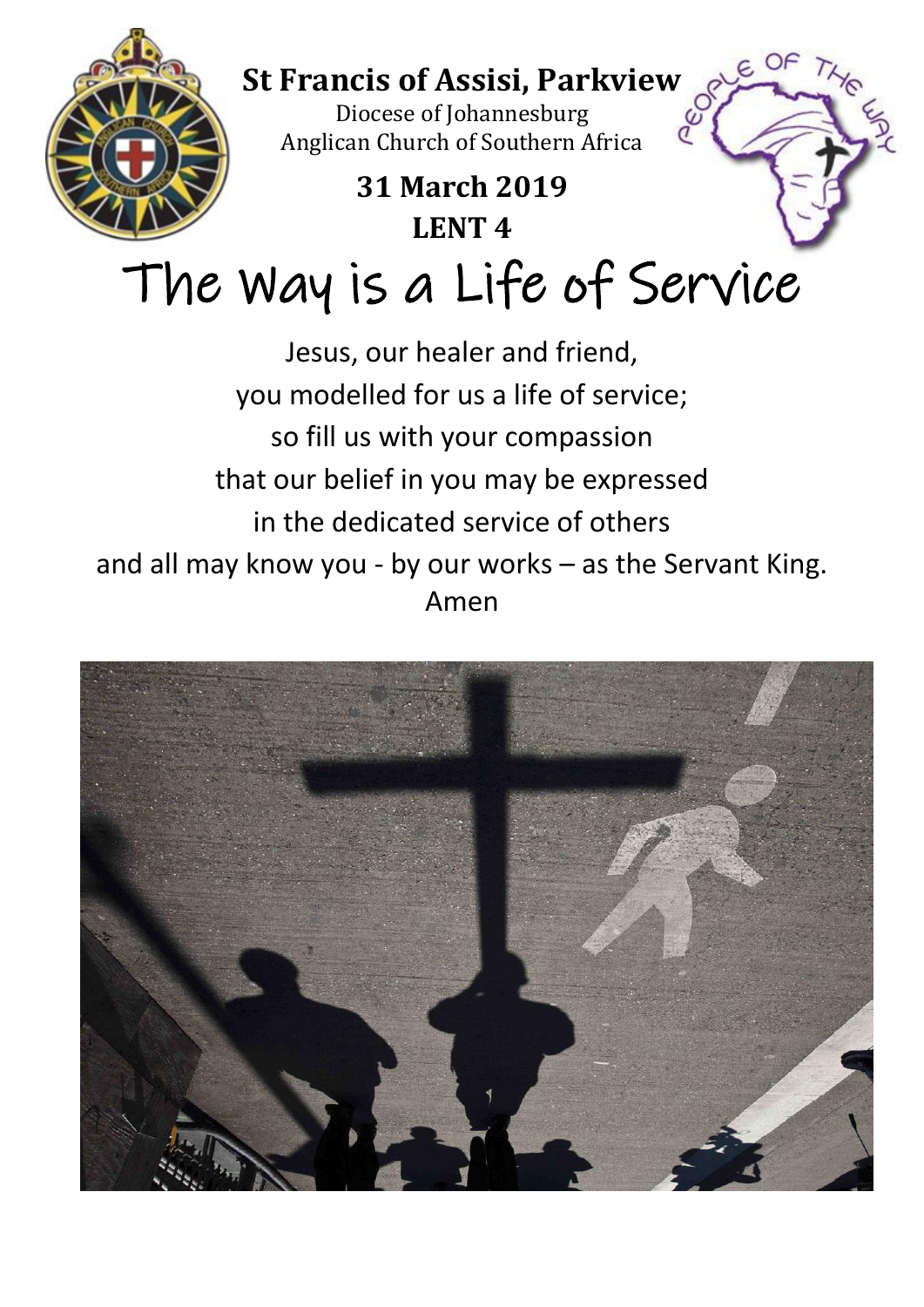## **PRAYER FOR THE CHURCH**

We pray for Pray for the **Church of the Province of the Indian Ocean** and **The Most Revd James Richard Wong Yin Song** - Archbishop, Province of Indian Ocean & Bishop of the Seychelles We pray for **Steve our Bishop** and our Diocese; for **Thabo our Metropolitan** and the Anglican Church of Southern Africa and for **Justin of Canterbury** and the Anglican Communion. For **Pope Francis** and for **Patriarch Bartholomew.** 

#### **PRAYER FOR THE WORLD**

We pray for the humanitarian disaster Cyclone Idai has triggered in Mozambique, Malawi and Zimbabwe, affecting hundreds of thousands of people. We pray for the rescue operations to save those who are trapped, for relief aid to reach those in need, for the reconstruction of homes, infrastructure, businesses, farms, schools and hospitals.

#### **WE PRAY FOR THE OFFICERS AND STAFF OF PARKVIEW POLICE STATION**

Give them strength and courage to do their work with dignity and integrity. Keep them safe, protect their families and in you find that peace which passes all understanding.

#### **PRAYERS FOR PARISHIONERS**

**Birthdays: Sunday 31:** Leano Alagbaoso; Beatrix Mills; Naomi Johnson **Monday 1:** Fanelwa Mothudi **Tuesday 2:** Lulama Cele; Chris Clayton; Jane Pryor; **Wednesday 3**: Chiara Kriel Clive Banks **Thursday 4**: Namanda Wanyama **Saturday 6:** Motshegwa Mgeyane **Wedding Anniversaries: Wednesday 3:** Trish and Glen Nelson **Friday 5:** Tsungi and Tony Ngwenya **Saturday 6**: Ceri and Paul Yammin

**Families to be prayed for this week**: Ange, Brent and Caelen BUCHANAN; David, Ruby; Annie, Laine and Lula BUTLER; Rosalind, Francesca, Joe and Luke BUTLER; Nigel and Jillian CARMAN, Hilary CARMAN and Bob NUGENT; Pat and Grant CAWTHORN

**Prayers for those in need of prayer:** Phillip Cayton-Boxall; Maria Frahm-Arp; Marilyn Gianadda; Chloe Heylen; Judith Kinnaird; Bishop Edward MacKenzie; the Mgeyane family; Roger, Kefiloe, and Michel Morand and family; Hilary Mudau; Thabani Mudau; Elzett Mufamadi; Thandazo Ndlovu; Ann Pryor; John Ridler; Sue Rudnick; Dudley Spratt; and for **those who have a long-term need:** Pat Cawthorn; Georgie Currie; Jeffery Gavin; Geraldine Matlhare; Tsungi Ngwenya; +Desmond Tutu

**R.I.P. Buddy Lawson**. We pray for comfort for Marie, his wife, and his family and friends. **YEARS MIND:** John-Peter Butler; Jason Renecke; Thora Coggin; Neville Wiggins;

Geogina Wurr

| <b>SUNDAY EUCHARISTS</b>      |             | $7:30$ am and $9:30$ am                                              |  |  |  |
|-------------------------------|-------------|----------------------------------------------------------------------|--|--|--|
| <b>EUCHARISTS IN THE WEEK</b> |             |                                                                      |  |  |  |
| Wednesday 9:30 am             |             | 31 <sup>st</sup> & 4 <sup>th</sup> Tuesday 5:30 pm<br>Friday 7:00 am |  |  |  |
| <b>READINGS FOR TODAY:</b>    |             |                                                                      |  |  |  |
| Isaiah 6:1-8 Canticle 10      |             | Philippians 2:3-8 Mark 10:35-45                                      |  |  |  |
| <b>HYMNS FOR 7:30</b>         |             |                                                                      |  |  |  |
| Introit                       | 271         | Bread of heaven, on thee we feed                                     |  |  |  |
| Gradual                       | 362         | Forgive our sins as we forgive (Tune 279)                            |  |  |  |
| Offertory                     | Pew Leaflet | Dear Jesus Christ, begotten of the Father (Tune 7)                   |  |  |  |
| Recessional                   | 334         | A man there lived in Galilee                                         |  |  |  |

#### **SERVICES OF THE CHURCH**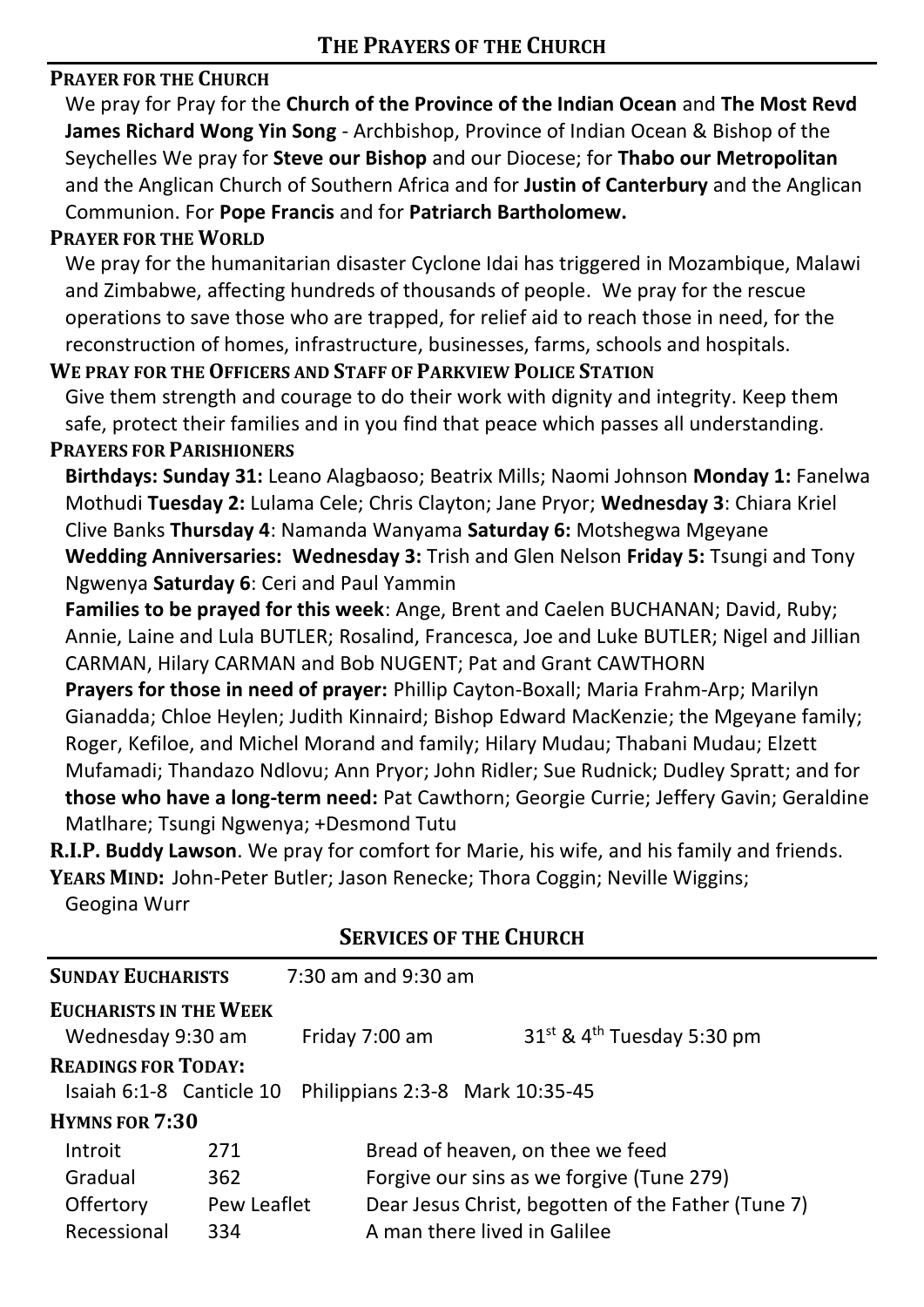## **SATURDAY MORNING MEDITATIONS IN LENT: 8:30 – 9:15 AM**

Every Saturday morning in Lent, starting on March 10, a meditation will be held in the Assisi Room. All are warmly encouraged to attend.

## **PRAYER REQUEST BOX**

To the left of the Votive Candle Prayer Stand is a new Prayer Request Box. If you have any prayer requests, please place them in the Box. You can choose to identify yourself or remain anonymous. All requests are confidential unless otherwise stated.

#### **BAROQUE FESTIVAL**

The St Francis Baroque Music Festival has been reduced to two concerts due to the risk of load shedding on Tuesday 7th and Sunday 12<sup>th</sup> of May. Details to be announced.

| Sunday    | April 14 | Palm Sunday                      | <b>Combined Service</b><br>8:30am |  |
|-----------|----------|----------------------------------|-----------------------------------|--|
| Monday    | April 15 | <b>Evening Prayer</b>            | $6:30$ pm                         |  |
| Tuesday   | April 16 | <b>Taizé Service</b>             | $6:30$ pm                         |  |
| Wednesday | April 17 | <b>Eucharist</b>                 | $9:30$ am                         |  |
|           |          | <b>Stations of the Cross</b>     | $6:30 \text{ pm}$                 |  |
| Thursday  | April 18 | <b>Evening Eucharist of the</b>  | $6:30$ am                         |  |
|           |          | Lord's Supper                    |                                   |  |
| Friday    | April 19 | <b>Youth Service</b>             | $9:30$ am                         |  |
|           |          | <b>Celebration of the Lord's</b> | 12:00 noon                        |  |
|           |          | <b>Passion</b>                   |                                   |  |
| Sunday    | April 21 | <b>The Easter Vigil</b>          | 6:00 am                           |  |
|           |          | The Easter Day Eucharist         | $9:00 \text{ am}$                 |  |

## **HOLY WEEK 2019**

## **7:30 Offertory Hymn - Dear Jesus Christ, begotten of the Father**

| 1. Dear Jesus Christ, begotten of the<br>Father, | 3. Shepherd divine, when Satan's wiles deceive<br>us, |
|--------------------------------------------------|-------------------------------------------------------|
| Giver of life and love to humankind:             | Misguide our thoughts, rob hearts of their true       |
| You are our source of strength and               | joy:                                                  |
| inspiration,                                     | You are our hope, O Lamb for sin once given,          |
| That we may love in body, heart and              | Shepherd of sheep, your healing balm employ.          |
| mind.                                            | 4. Great King of kings, Lord Jesus Christ, our        |
| 2. O Prince of Peace, whose presence is          | Saviour,                                              |
| for ever,                                        | Rule in our hearts, make them for us your             |
| With all who love you through each day           | home:                                                 |
| and night:                                       | Source of all love and life be ours for ever,         |
| You are our calm, our source of deep             | For us we pray, O God, thy kingdom come.              |
| compassion,                                      |                                                       |
| When shadows fall you are our sense of           |                                                       |
| light.                                           |                                                       |